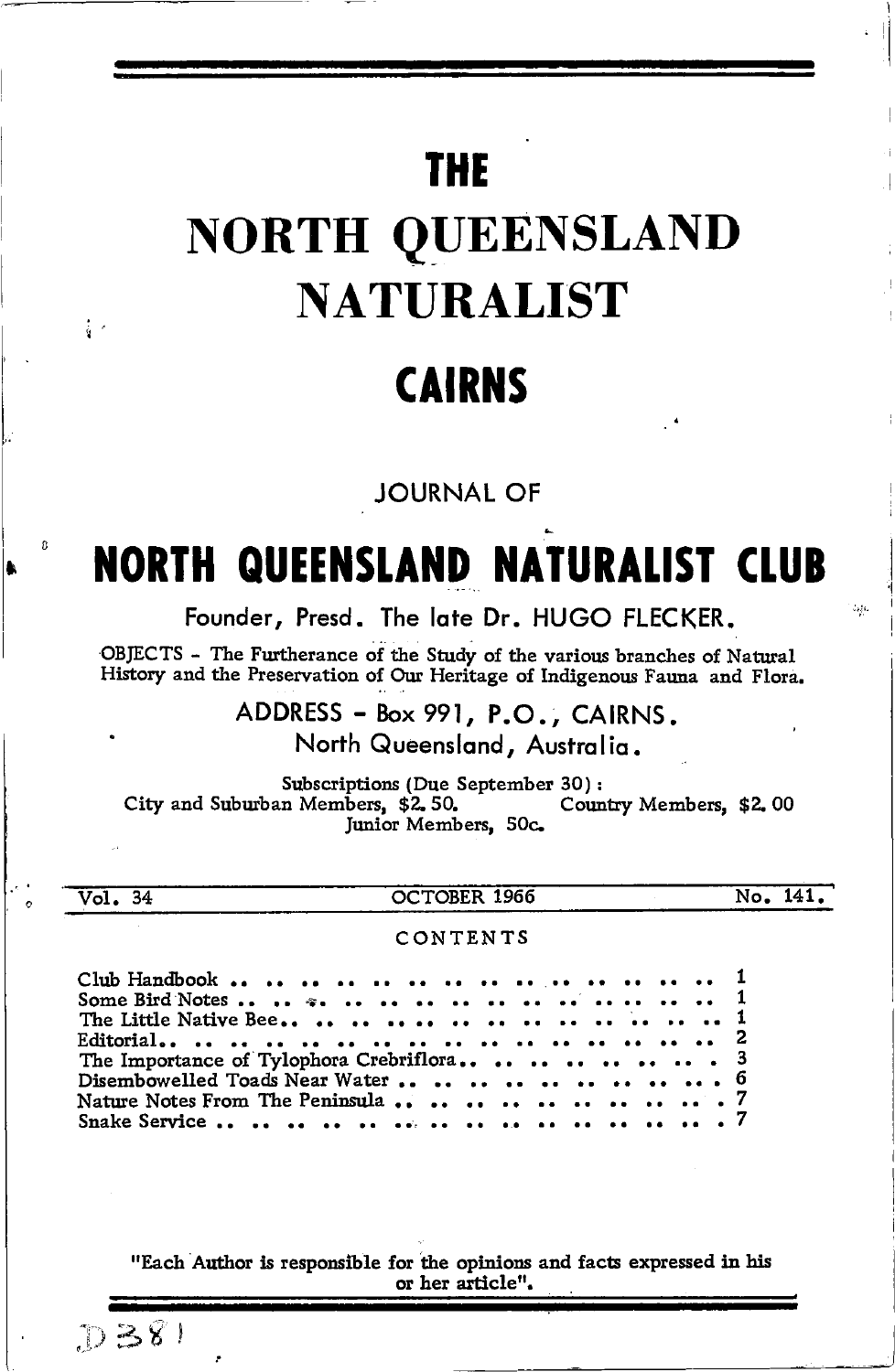#### NORTH QUEENSLAND NATURALIST

Club Officers - September 30, 1966 to September 30, 1967 President: A. J. CASSELS, Esq. Hon. Treasurer: Mrs. M. MEARS. Hon. Secretary: Mrs. M. L. CASSELS Editor: Miss J. MORRIS

## CLUB HANDBOOKS

| (D) <sub>yr</sub> e Doctoreal |  |
|-------------------------------|--|

(Plus Postage)

## **Some Bird Notes**

Several reports confirm that the English house sparrow is now established over a wide area of North Queensland. Round about December, 1965, single birds, pairs, and parties of up to 15 or more were seen at Redlynch and North Cairns, at Babinda, Mareeba and even in the dry sparsely settled Mt. Carbine district. During January a party of up to 6 sparrows breakfasted daily for more than a fortnight on seed of a casuarina tree at Edge Hill, pecking the seeds from the cones on the tree. Since then, in this garden, sparrows have been seen only occasionally.

Mr. Ben Constable reports: "The red-breasted welcome swallow has a habit of flying around at night. At Babinda and Cairns I have seen them repeatedly flying around the lights and catching insects up till very late at night. They are not birds that have been disturbed from their roost, but are definitely feeding on the insects attracted by the light."

A further note from Mr. Constable compares the masked plovers' manner of feeding with that of the gulls, when they flutter their feet in the puddles of muddy water on the mud flats to make the small marine life come to the surface for more oxygen. The plover takes "two paces forward and tap, tap, tap, tap, with one foot - this is usually followed by a quick grab at some insect.... The plover disturbs (the insects) in some way by this foot-tapping and is right there with the ready bill when they move.

## THE LITTLE NATIVE BEE

In 1937 a mate and I were chasing gold out on Oakey Creek, twenty-odd miles south of Maytown. We had a bough shed built for our dining room, and a table made from a sheet of bark. The little native bees were plentiful around our table all day so, as the weather was cool, we put some clean frying fat out for them every day on two tin lids on the table.

One morning I was cooking a batch of bread in the camp-oven and the bees were very thick, each flying off with two little balls of fat. My mate and I were writing letters on our bark table and we happened to notice that one bee had only one large black leg - the leg on which they pack the ball of pollen or fat or whatever they are collecting. Now of course this bee became the centre of interest. Would it put a double issue on the one leg, or would it just take the one ball of fat? The bee put the usual sized ball of fat on the one leg and rolled up another the same size and carried it in its mouth.

Stanley H. Boyd.

Page 1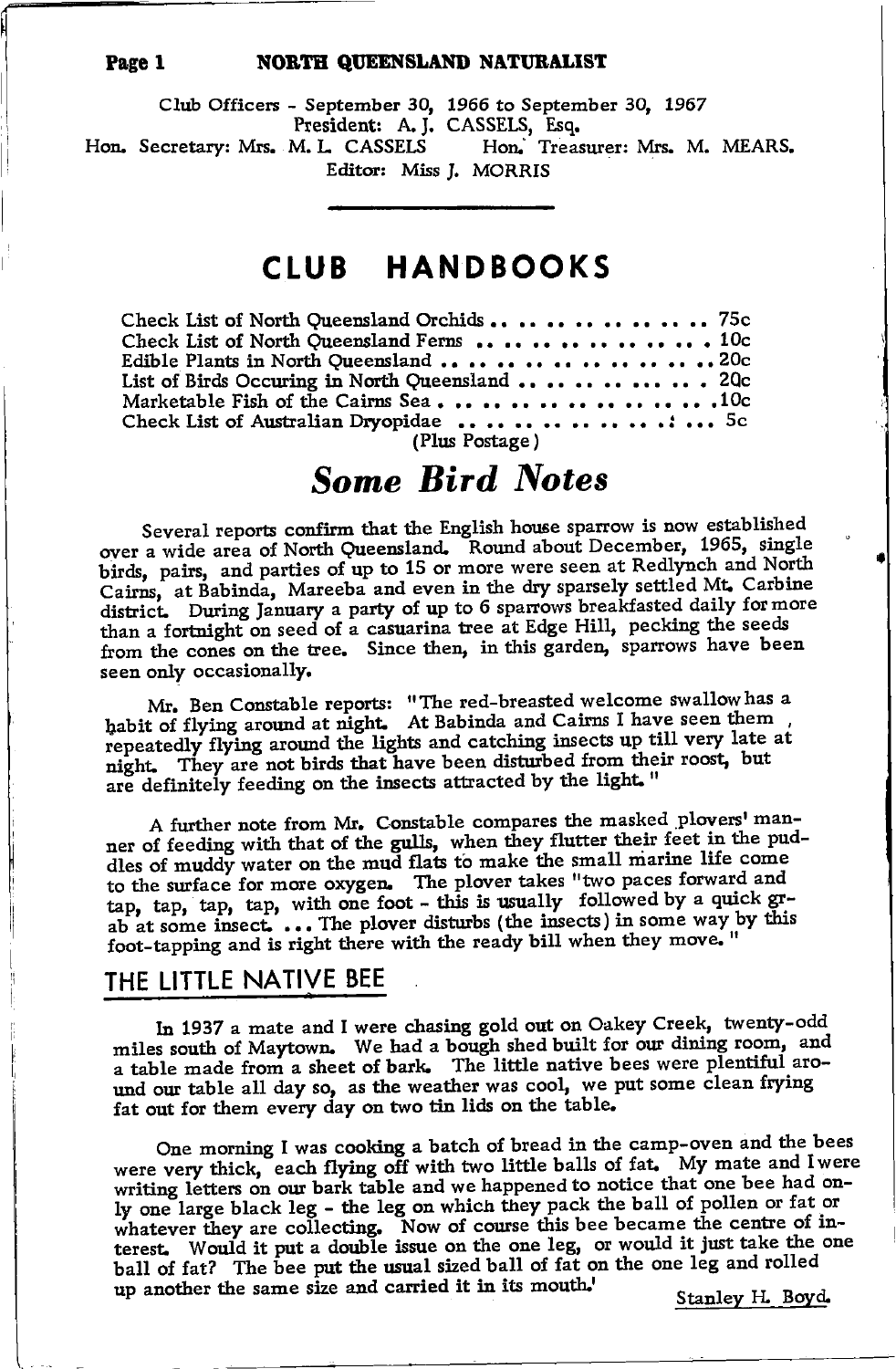# **EDITORIAL**

Almost five months have passed since our last Journal appeared - extremely busy and somewhat worrying months for the Club's officers and active mem-However, well-attended meetings and field days have been thoroughly bers. enjoyed. Outstanding among the illustrated talks presented at meetings were those by Mr. Len Brass, describing his work as botanist with the Archbold Expeditions to New Guinea, and by Mr. Charles Tanner, discussing reptiles and particularly the wide colour variations which occur within species of snakes. In addition, a more specialized but much appreciated lecture was given us by Dr. Scholander, leader of the "Alpha Helix" scientific research team, his special study being the Mangrove. Field days have ranged from dry mineral areas, to rain forest, to sea coast. At each, one or two native trees have been planted an infinitesimal gesture in Nature's vastness, but worthwhile nevertheless.<br>Annual Meeting. At the Annual Meeting in September, all office bearers were re-elected. The President took heart from the fact that town membership has increased, and from these town members future officers must come. Country membership has fallen slightly as the Club's financial position has made it necessary to inquire after some long overdue subscriptions. Further, it has been reluctantly decided that the Country Members' Subscription should be increased from \$1.50 to \$2. Here it may be explained that from the regular annual subscriptions of all members, our Club's ordinary running costs are met, the Journal and other Club publications are printed, and postage is paid to maintain, contact with country members and to send the Journal (either free or on an exchange basis) to many other Clubs. Universities and Institutes in Australia and overseas. The fledgling University of Papua-New Guinea library is now added to this list.

Orchid Check List. Our revised Check List of N. Q. Orchids has been highly commended by botanists and orchid specialists. It is selling well, and in time the cost of its printing (\$182) may be recouped - allowing more frequent issue of the Journal.'

Flecker Herbarium Appeal. No satisfactory outcome has yet resulted from approaches made to Lands Department and other authorities to secure a piece of land on which to build a permanent home for the Flecker Herbarium. However the Committee has been encouraged by the evident appreciation shown of the value to Cairns of this fine collection of N.Q. plants. Negotiations and fundraising efforts will continue. For a full account of donations received and of the functions held to date, see supplementary sheet. The Committee's sincere thanks go to all who have contributed in any way, while the hope is expressed that a great deal more support is yet to come. It is certainly needed.'

Send for your decorative Wildlife Car Transfer. This will identify you to fellow naturalists anywhere in Australia.

Price: 20cents, plus postage.

Page 2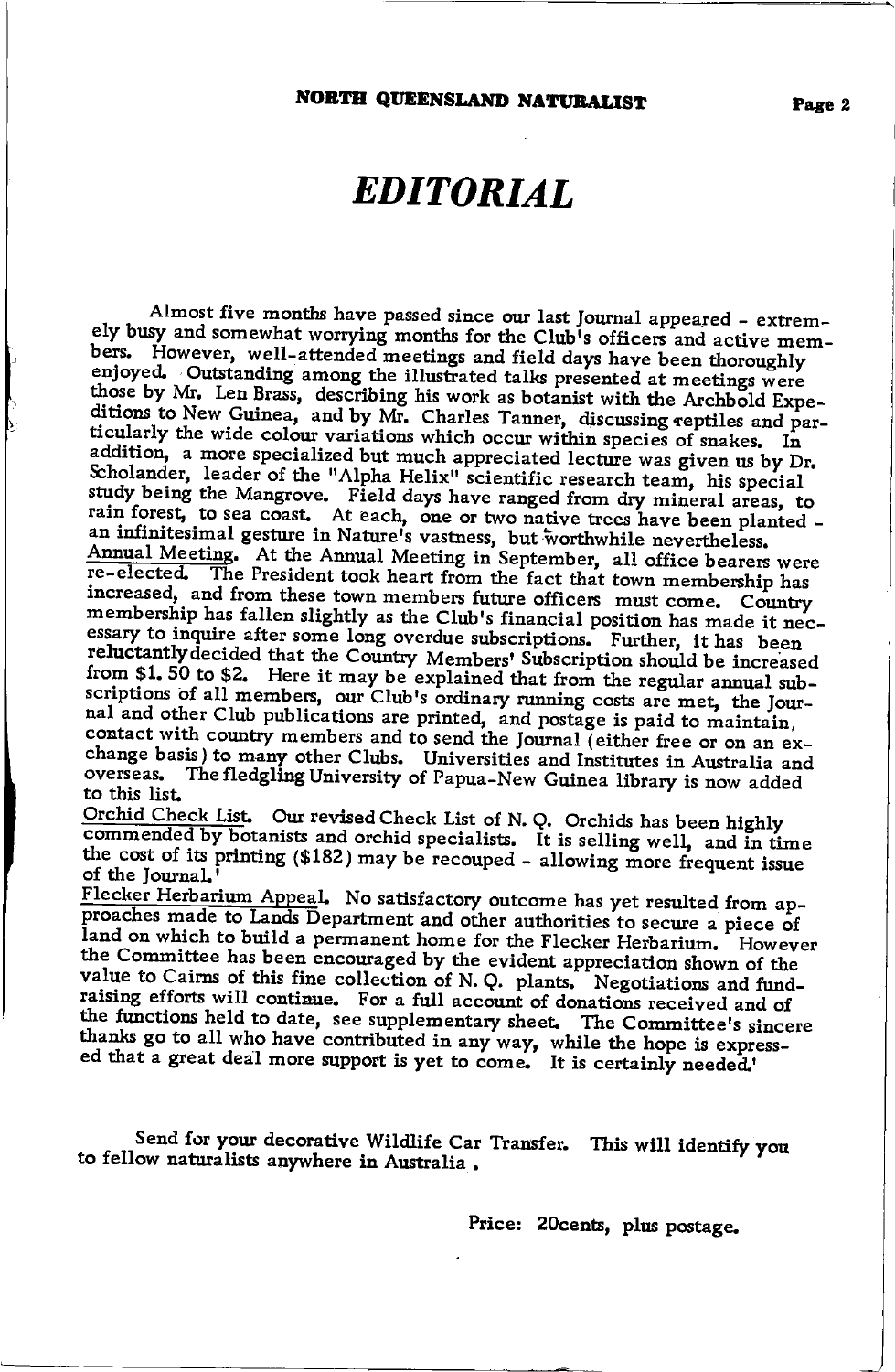## NORTH QUEENSLAND NATURALIST

#### THE IMPORTANCE OF TYLOPHORA CREBRIFLORA,

A REPRESENTATIVE OF THE NORTH QUEENSLAND FLORA

E.Gellert and R.Rudzats, By Department of Chemistry, Wollongong University College, The University of New South Wales, Wollongong, N.S.W.

Poisonous plants have always been of vital interest to primary producers, it is therefore not surprising to find that State and Commonwealth gazettes have devoted considerable space to reports of this nature. The initial effort of investigating plants poisonous to stock culminated, at the end of the 1939-45 war, in the establishment of a Phytochemical Survey of Australian Plants. i.e. the commencement in this country of the methodical investigation of plant products and the exploration in more or less detail of the physiological activity attributed to different species. The credit for this important development is primarily due to Drs.L.J. Webb and J.R.Price, both of C.S.I.R.O.

The flora of Queensland is of special interest as it is one of the best sources of tropical and sub-tropical vegetation in Australia. This flora has provided probably the largest portion of Australian plant material for chemical and pharmacological investigation.

As we are mainly interested in the alkaloidal content of plants we investigated some of the plant species in the families of Lauraceae and Asclepiadaceae; e.g. the genus Cryptocarya, resp. the genus Tylophora. The alkaloids present in Cryptocarya species vary greatly in their chemical structures. Among them the highly toxic and vesicant alkaloid, cryptopleurine, is probably the most interesting. The elucidation of the structure of this alkaloid as a phenanthroquinolizidine derivative opened the way to the elucidation by Indian chemists of the structures of tylophorine and related alkaloids from Teasthmatica, showing that they structurally belong to the related phenanthroindolizidine group of compounds. The structural similarity of oryptopleurine with the latter alkaloids and the claims associated with their use in India as drugs prompted us to investigate some species of the genus Tylophora present in Australia.

The pharmacological activity of plants of the Asolepiadaceae family was ascribed by early investigators mainly to non-alkaloidal material. e.g. saponins and cardiac glycosides, as only some of the genera contained alkaloids. Maiden (1) was probably the first who drew attention to the possibility that Australian Tylophora species might contain alkaloids similar to those isolated from the same genus elsewhere. In fact, the Australian Phytochemical Survey of Queensland Plants (2) reported the presence of alkaloids in several species.

Page 3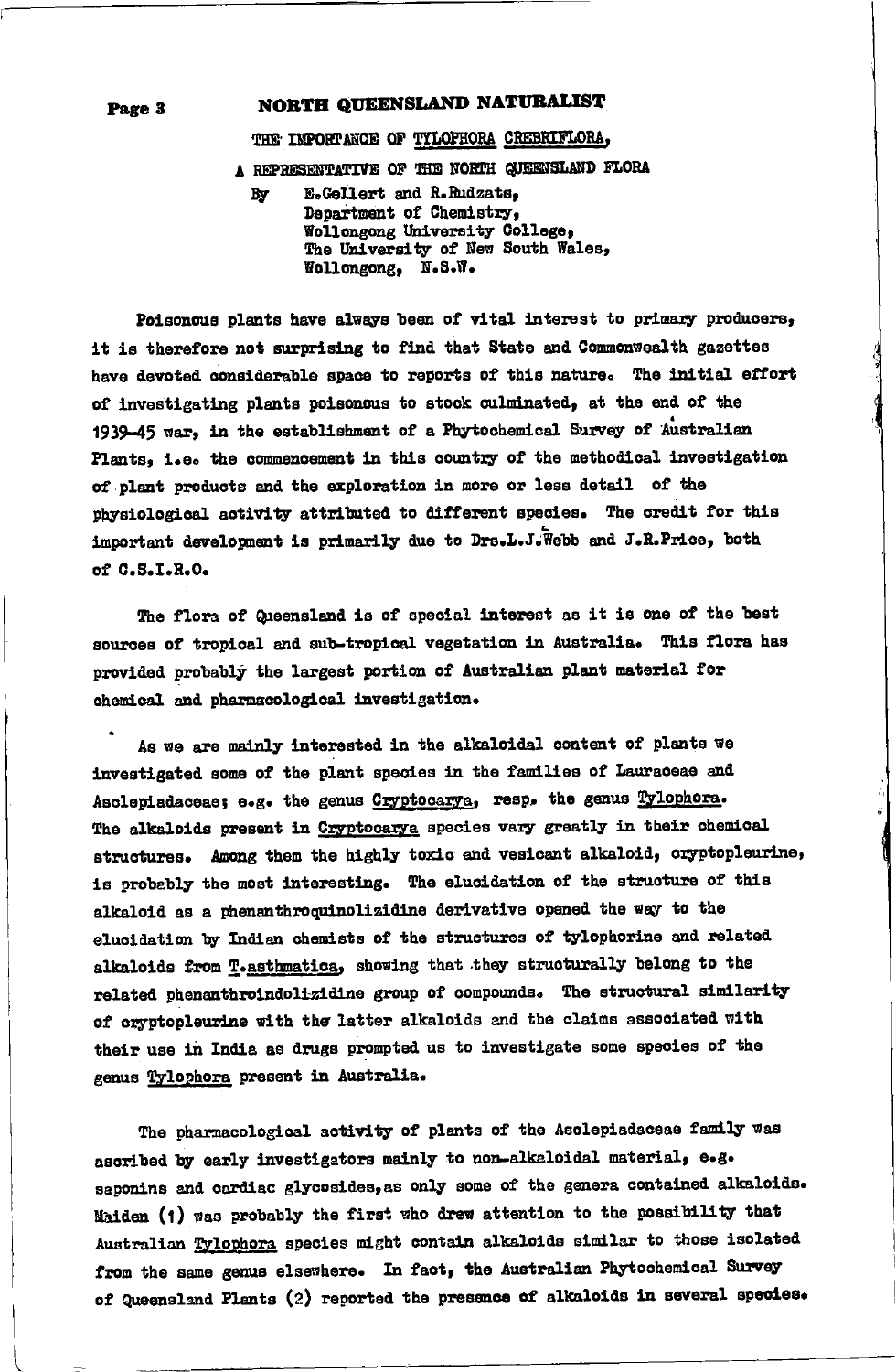Our investigation centred on T-crebriflora S.T.Blake, designated originally as T.floribunda Bent. The change of the botanical name was due to the previous assignment of the latter name to a different Japanese species. The original botanical description was made on the basis of a specimen found at Mt.Warning, however T. crebriflora has since been found at several locations in North Queensland, the most important source being the Atherton Tableland. Our sample for the initial investigation was collected at Wongabel. The plant is a slender vine (Figure 1) which most often trails along the ground though sometimes it climbs shrubs or even small trees. The lower part of the stem is corky and broken parts of the fresh material exude (W.T.Jones, personal communication) a mustard coloured latex which affects the eyes and has a burning effect on contact with the skin. The leaves, which are variable in shape (from oblongcordate to ovatecordate) and in size (7-12 cm long and 2-10 cm wide), are green on top and paler underneath.



Figure 1. Tylophora crebriflora vine (air-dried)

During the original investigation of *T.crebriflora* we isolated two alkaloids: tylophorine, which was identical with one of the alkaloids obtained from T-asthmatica, and tylocrebrine,  $c_{24}H_{27}MO_{4}$ , a new phenanthroindolizidine alkaloid. We also suspected the presence of several more alkaloids which might be isolated from extraction of larger plant samples. This assumption has since been verified by Dr.V.Rao in the U.S.A. We expected that in comparison with similar compounds the physiological activity of tylocrebrine would show diminished toxicity and enhanced antitumour activity due to the differences in chemical structure. Our findings appear to bear out this hypothesis.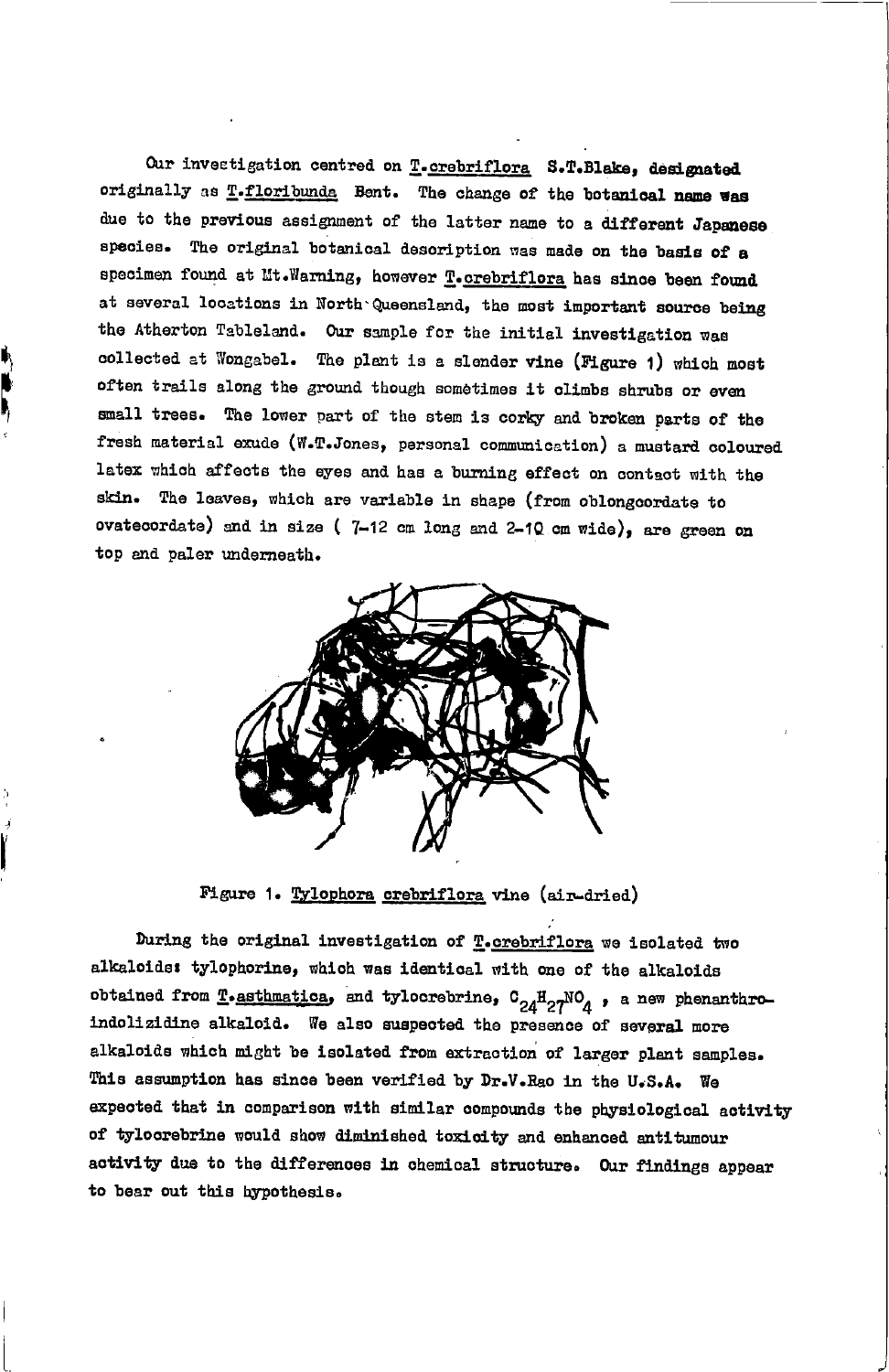Tyloorebrine (Figure 2) was submitted for an exhaustive preclinical testing schedule to the Cancer Chemotherapy National Service Center of The National Institutes of Health in the United States of America. The results obtained against the L1210 lymphoid leukaemia test system indicated a very significant increase in survival time of mice (3). These experiments were then followed up by further preclinical toxicological and pharmacological tests in other systems, in other animals, and in tissue cultures, eventually reaching the stage of clinical trials in cooperating U.S. hospitals on human sufferers.



Figure 2. Left: Crystals of tylocrebrine. Magnification 600X. Right: Structure of tylocrebrine.

As yet no final evaluation could be made concerning the therapeutic value of tylocrebrine, therefore the drug cannot be released for general 'use at this stage. We hope however that tyloorebrine will soon be available as a drug to fight leukaemia. If so, then one rather rare member of the North Queensland flora will be credited with a major contribution towards solving the problem of cancer. Consequently, the likelihood of obtaining new drugs with activity of this type from Australian plant material establishes, apart from any other considerations, the importance of preservation of the native flora for chemical and pharmacological investigation.

References

- (1) MAIDEN, J.H. Australasian Assoc.for Adv. Science  $6$ , 37 (1895)
- (2) WEBB, L.J. a, Guide to the Medicinal and Poisonous Plants of Queensland. C.S.I.R. Bull.No.232 (1948)

b. Australian Phytochemical Survey. Part I. C.S.I.R.O.Bull. No.241 (1949) Part II, C.S.I.R.O.Bull. No.268 (1952)

(3) GELLERT, E. and RUDZATS, R. - J.Med.Chem.  $1$ , 361 (1964).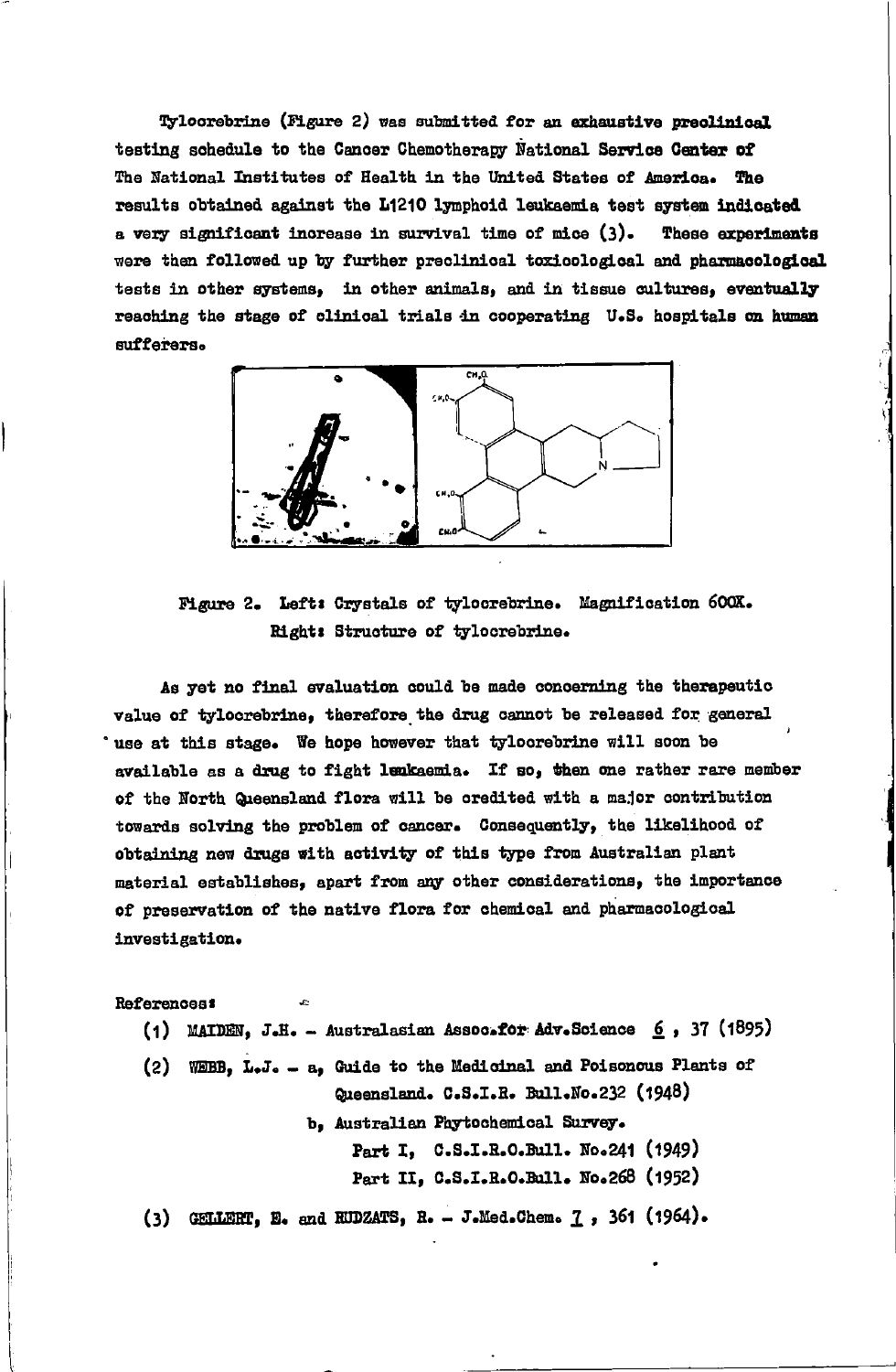### NORTH QUEENSLAND NATURALIST

# Disembowelled Toads Near Water

The Toad, Bufo marinus, introduced into Queensland in the 1930's to help combat the cane beetle, has now extendedhis range down the eastern seaboard of Australia and, in N. Q. at least, inland over the Dividing Range. This rapid spread was due principally to the fact that Bufo is armed with poison glands which protect him from predators. With this immunity from attack plus a high reproduction rate, he is ousting native toads and frogs, thus upsetting the balance of nature, and bids fair to become one of our major pests.

It is interesting to note, therefore, that he has at least one'natural enemy in this country. I have often found dead bodies of Bufo close to water and always mutilated in the same manner:  $i.e.$  by the belly being opened and the intestines partly removed. Clearly whatever killed and disembowelled Bufo was after the contents of the stomach or perhaps certain of the organs for food and, as this always happens near water, suspicion falls on the water rat.

This suspicion is supported by the fact that my wife has several times recovered long defunct bodies of Bufo from the "innards" of our washing machine which we afterwards found was the home of a white tailed rat - presumably a water rat. The water rat has a white or partly white tail, and our non-paying boarder was known to bath in the residual water of the washing machine reservoir and obviously took the toads in with him. So it is a falrassumption to say that tbe Whitetailed Water Rat is the killer.

However, this is conjecture and I would like to receive more information<br>on the subject. If verified it would show again how Nature is always striving to maintain a balance and I suppose given enough time, Bufo would eventually be brought under control

### A. J. Cassels.

### Observation by J. James at Tinaroo Creek, Feb., 1966.

Rat with white-tipped tail, thick fur, about the size of a domestic rat, Rat with white-tipped tail, thick fur, about the size of a domestic rand<br>head much shorter and "blunter" (nose not elongated), four chisel teeth in front.

This rat was seen to bite a piece out of the underside of a toad and to place portion of the toad's insides in its mouth with its front paws. James killed this rat, then dissected the toad with pocket knife to discover that heart and liver only had been removed.

The rat, although white tailed, did not conform to the usual white tailed rat in general appearance. As this specimen was male, James was unable to determine if it were marsupial.

This observation could explain the common sight of freshly disemboweLled toads near water.

S. F. St Cloud.

Page 6

i<br>I

rl

Ħ